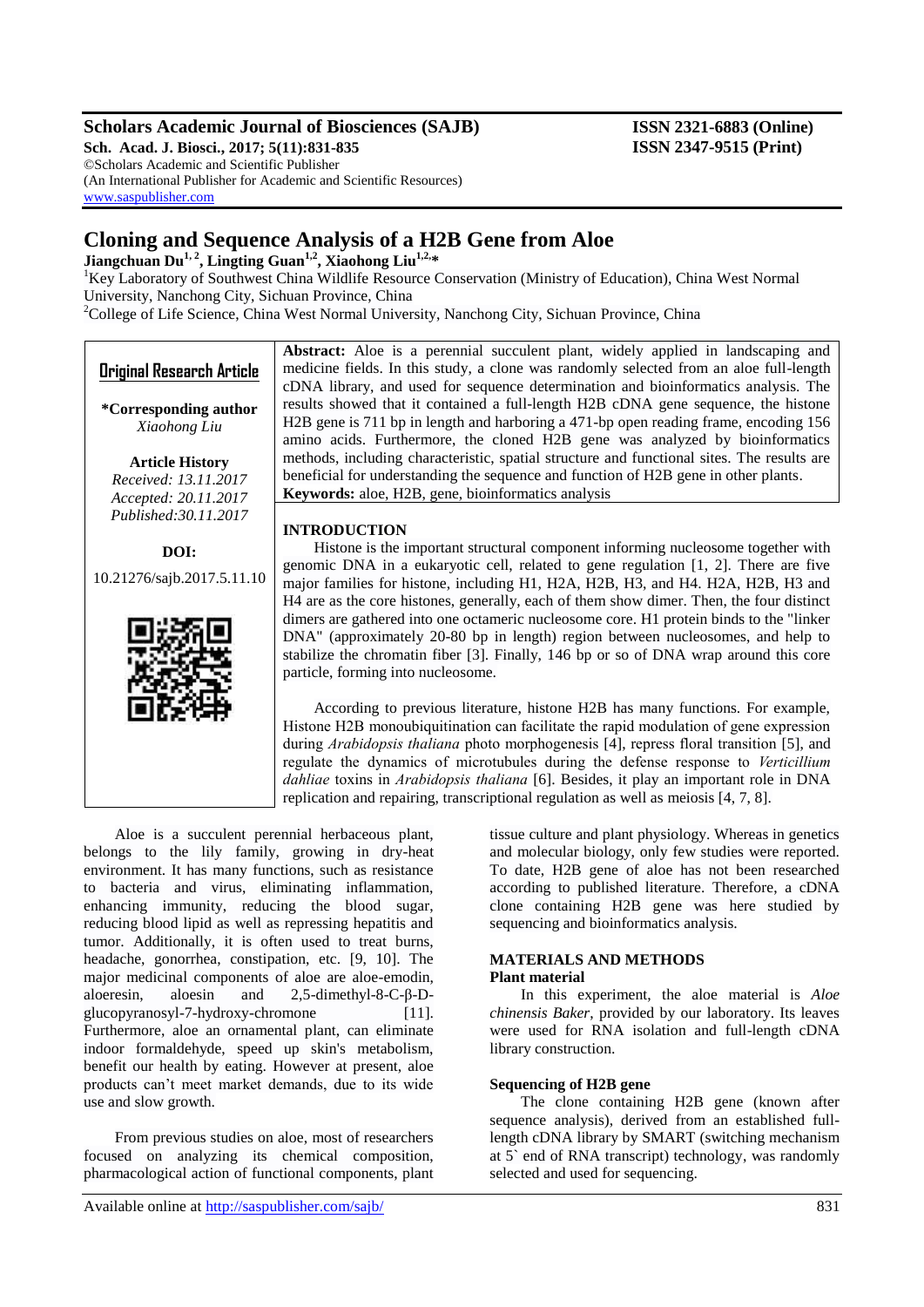#### **Jiangchuan Du** *et al.***, Sch. Acad. J. Biosci., Nov 2017; 5(11):831-835**

#### **Bioinformatics analysis of H2B gene**

For the sequence of H2B gene, GenScan software and DNAMAN 6.0 analyzed it, and its nucleotide sequence and deduced amino acid sequence were compared with other sequences through database search using online bioinformatics tools (available at www.ncbi.nlm.nih.gov/orffinder/). Afterwards, physical characteristic of H2B protein were analyzed using ExPASy tool (web.expasy.org/compute pi/), and the spatial structure of H2B protein was predicted by SWISS-MODEL software (swissmodel.expasy.org/).

Finally, the prediction of protein functional sites was done using the software Softberry Proteomics Server (http://www.softberry.com/).

#### **RESULTS AND ANALYSIS Sequencing result and ORF analysis**

The sequencing result of selected clone was shown in Figure 1. Its length is 711 bp, with 208 A (29.3%), 196 C (27.6%), 175 G (24.6%) and 132 T (18.6%); its molecular weight (kDa) is 219.45 and 438.35 for ssDNA and dsDNA, respectively.

|     | GGGGGATCTC AACCAAAACC CCTCGAGCTT TCCAATTTTA CAAATTCACC CACTTCCTTC |  |  |
|-----|-------------------------------------------------------------------|--|--|
| 61  | AATAGCGATC AACATTCACT AATGGCGCCC AAGGCCGAGA AGAAGCCAGC AGAGAAGAAG |  |  |
| 121 | CCCGCCGCCG AGAAGCCCGA AGAGGAGAAG GAGAAGAAGG CCGAGAAGGC TCCCACCACC |  |  |
| 181 | GGCGGCAAGA AGCCGAAGGC CGAGAAGAAG CTCCCGTCGA AGGACGCTGC CGCCGCCGGE |  |  |
| 241 | GACAAGAAGG GAAAGAAGAA GAAGAAGGCG AAGAGCGTGG AGACGTACAA GATCTACATO |  |  |
| 301 | TTCAAGGTTC TGAAGCAGGT CCACCCCGAC ATCGGGATCT CCAGCAAAGC CATGGGGATT |  |  |
| 361 | ATGAACTCCT TCATCAACGA CATCTTCGAG AAGCTCGCGG CGGAGGCGTC CCGACTCGCT |  |  |
| 421 | CGCTACAACA AGAAGCCGAC AATCACCTCC CGCGAGATCC AGACCTCCGT TCGCCTCGT6 |  |  |
| 481 | CTECCCGGEG AGCTCGCCAA GCACGCCGTC TOCGAAGGCA OCAAGGCCGT CACCAAGTTO |  |  |
| 541 | ACCAGCTCTT AAAAAGTGGG ACTTTTAGGG TTTCTCTTCA GTGCCTTTTG TTCTCCTGTG |  |  |
| 601 | CTGTTCATCT TCATTTAAGA ATCAAATCGA TGGCTGTAAT TTGATGTAAT TACTGGTTAT |  |  |
| 661 |                                                                   |  |  |

**Fig-1: The sequence of the selected clone from full-length library in aloe**

The obtained gene sequence was further deduced its ORF (open reading frame) sequence, and the results revealed that it has two ORFs, of which the longer is 471 bp in length, and encodes 156 amino acids (Figure 2). The deduced amino acids sequence was further compared with other sequences in GeneBank databases, and it is highly homologous with the H2B sequences from other species (Figure 3), with identity up to 87.97%, 87.18%, 87.17%, 87.17% and 86.79% with the reported H2B protein in GeneBank from *Phoenix* 

*dactylifera* (XP\_008795023.1), *Dendrobium catenatum* (XP\_020679983.1), *Phalaenopsis equestris*  (XP\_020571758.1), *Arabidopsis thaliana* (NP\_200799.1) and *Asparagus officinalis*   $(XP_020274442.1)$ . Therefore, the cloned gene here from aloe should be a H2B gene. Further analysis displayed that the molecular formula and molecular weight of the protein encoded by the cloned H2B gene are  $C_{760}H_{1277}N_{211}O_{223}S_3$  and molecular weight 17034.96, respectively.

 $30$ id 0 ATG GOS COC ANS GOC GAS ANS ANG COA GOA GAS ANS ANG COC GOC GOS GAS ANG COC GAS  $\mathbf{K}$  $A$   $B$ ¥  $\mathbf{r}$  $\mathbf{P}$  $\alpha$  $\begin{array}{ccccccccc} \text{GAG} & \text{AdG} & \text{AdG} & \text{GGC} & \text{GAG} & \text{AdG} & \text{GCT} \\ \text{B} & \text{B} & \text{B} & \text{C} & \text{A} & \text{B} & \text{C} & \text{A} \\ \end{array}$  $\frac{1}{2}$  and  $\frac{1}{2}$  and  $\frac{1}{2}$  and  $\frac{1}{2}$  and  $\frac{1}{2}$  and  $\frac{1}{2}$  and  $\frac{1}{2}$  and  $\frac{1}{2}$  and  $\frac{1}{2}$  and  $\frac{1}{2}$  and  $\frac{1}{2}$  and  $\frac{1}{2}$  and  $\frac{1}{2}$  and  $\frac{1}{2}$  and  $\frac{1}{2}$  and  $\frac{1}{2}$  a GCC AAG A  $\overline{21}$ x r × 亩 tien AND AND CTC COD TOO AND DAC GCT DCC GCC GCC OLA GAC  $121$ **AKG** idi.  $\mathbf{I}$  $\mathbf{L}$  $\mathbb{R}$ 活  $\mathbf{K}$  $\mathbf{p}$  $\lambda$ b  $\vec{a}$  $\mathbf{x}$  $\lambda$  $\lambda$  $\lambda$  $\epsilon$ × x x x  $^{210}$  $200$  $230$ 240 18) ANS ANS GOS ANS NGC GTG GAS ACG TAC ANS ATC TAC ATC AND OTT CTD AND CAD OTC ă  $\dot{r}$ Î. 839 tor. 241 ATC 666 ATC TCC AGC AAA 6CC ATG 666 ATT ATG ×1 <sup>D</sup>  $\mathbf{I}$ - 6 I  $\overline{5}$ × ×  $\overline{D}$ A 30 ANG CTC GCS 686  $600$ ica AAG AAG  $101$  $\kappa$ 1a èh arc 420 361<br>121 OCC AND  $450$ änä  $\frac{1}{2}$ téi

**Fig-2: The deduced amino acids of the cloned gene from aloe**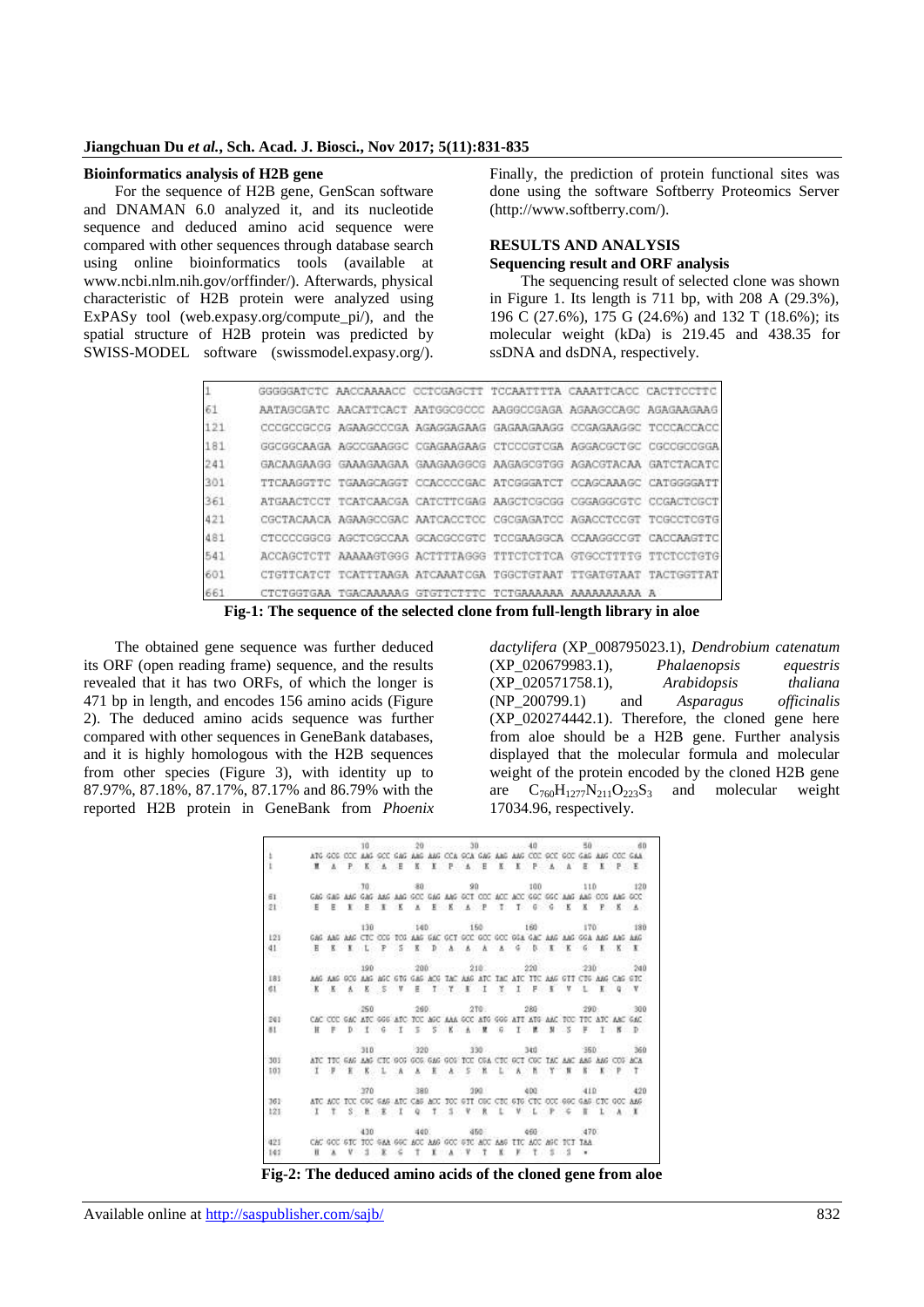



**Fig-3: Comparison of the amino acid sequence of H2B protein among different plants. Identical amino acids are indicated by blue background**

# **Bioinformatics analysis Physical characteristic prediction**

Primary structure analysis for the protein encoded by the cloned H2B gene revealed that its theoretical pI is 9.97; aliphatic index and grand average of hydropathicity are 66.47 and -0.821, respectively. Another notable feature of the protein is that the number of negatively charged residues is 19, total number of positively charged residues is 38, and the instability index (II) is 22.78. Therefore, we can predict that the H2B protein is a stable and alkaline protein.

The H2B protein encoded by the gene cloned here was predicted for its hydrophobicity, and the results was as shown in Figure 4, the x-axis represents 156 amino acids of the H2B protein and the y-axis represents hydrophobic fraction (positive value as hydrophobicity and negative value as hydrophilicity). According the figure, it was found that both the 22nd and the 58th have the minimum value -3.467, suggesting that the two sites have the highest hydrophilicity, while the 94th has a highest value, up to 1.411, demonstrating that the site possesses the highest hydrophobicity.



**Fig-4: Hydrophilicity of H2B protein encoded by the H2B gene cloned from aloe**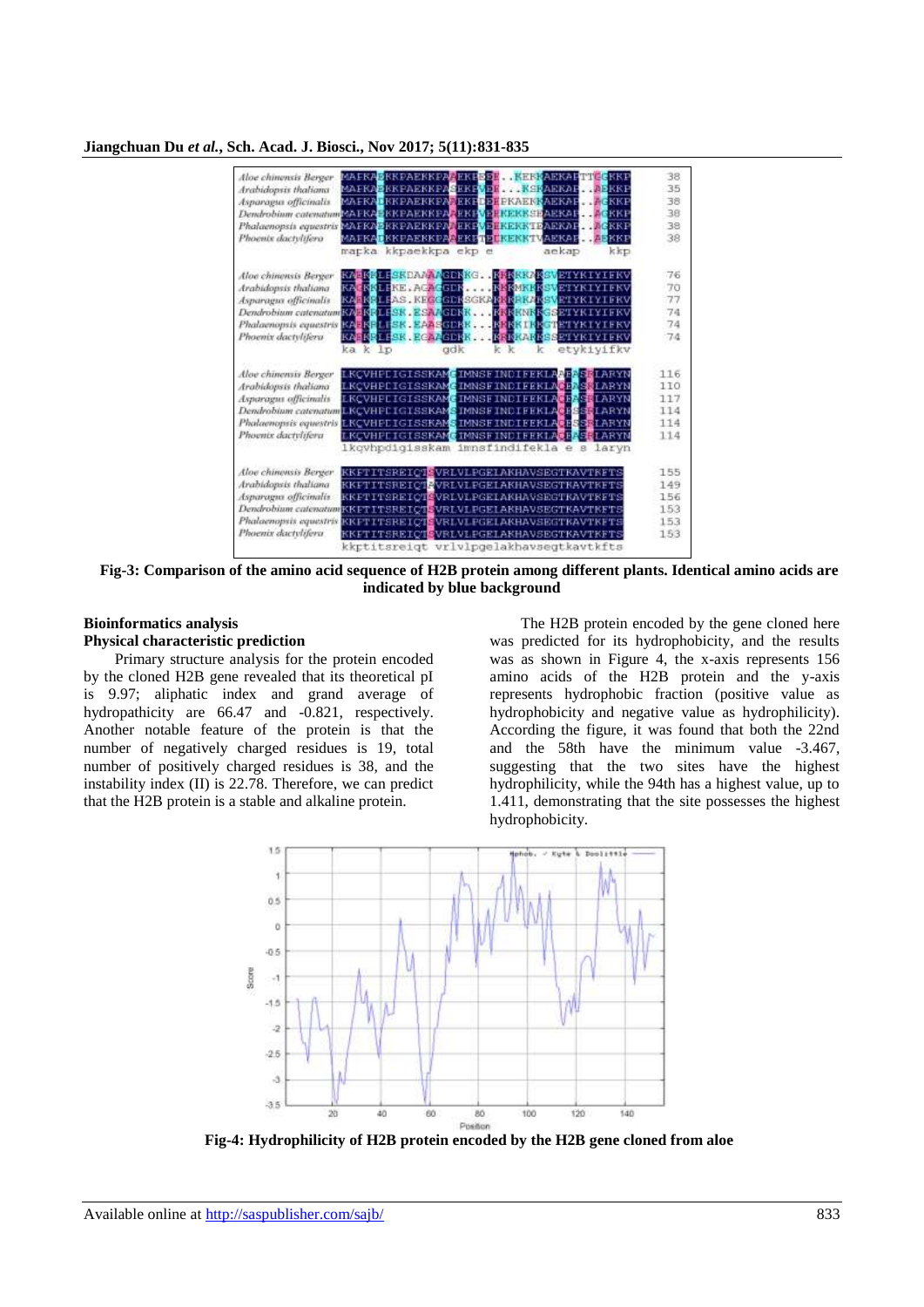#### **Spatial structure prediction**

The secondary structure of H2B protein encoded by the H2B gene cloned here was predicted, and the results showed that the percentages of alpha helix,

extended strand and random coil in the secondary structure were 55.77%, 7.69%, and 36.54%, respectively (Figure 5).



**Fig-5: Secondary structure of H2B protein encoded by the H2B gene cloned from aloe**

Furthermore, the H2B protein encoded by the H2B gene from aloe was predicted their tertiary structure together with other five H2B protein, including *Phoenix dactylifera* (XP\_008795023.1), *Phalaenopsis equestris* (XP\_020571758.1), (XP\_020679983.1), *Arabidopsis thaliana* (NP\_200799.1), *Asparagus officinalis*

(XP\_020274442.1) and *Aloe chinensis Baker*, and the results was displayed in Figure 6. Comparing the 3D model map, it was found that *Aloe chinensis Baker* is highly similar with *Asparagus officinalis* in the tertiary structure, but different from *Phoenix dactylifera*, *Phalaenopsis equestris*, *Dendrobium catenatum* and *Arabidopsis thaliana*.



**Fig-6: Tertiary structure of the H2B protein encoded by H2B gene cloned derived from different species**

#### **Functional sites**

After analyzing the functional sites of the amino acid sequences encoded by H2B genes, it was found that there are one cAMP- and cGMP-dependent protein kinase phosphorylation site, four Protein kinase C

phosphorylation sites, one Casein kinase II phosphorylation site, one N-myristoylation site, two Amidation site, five Microbodies C-terminal targeting signal and one Histone H2B signature in this encoded protein (Figure 7.)